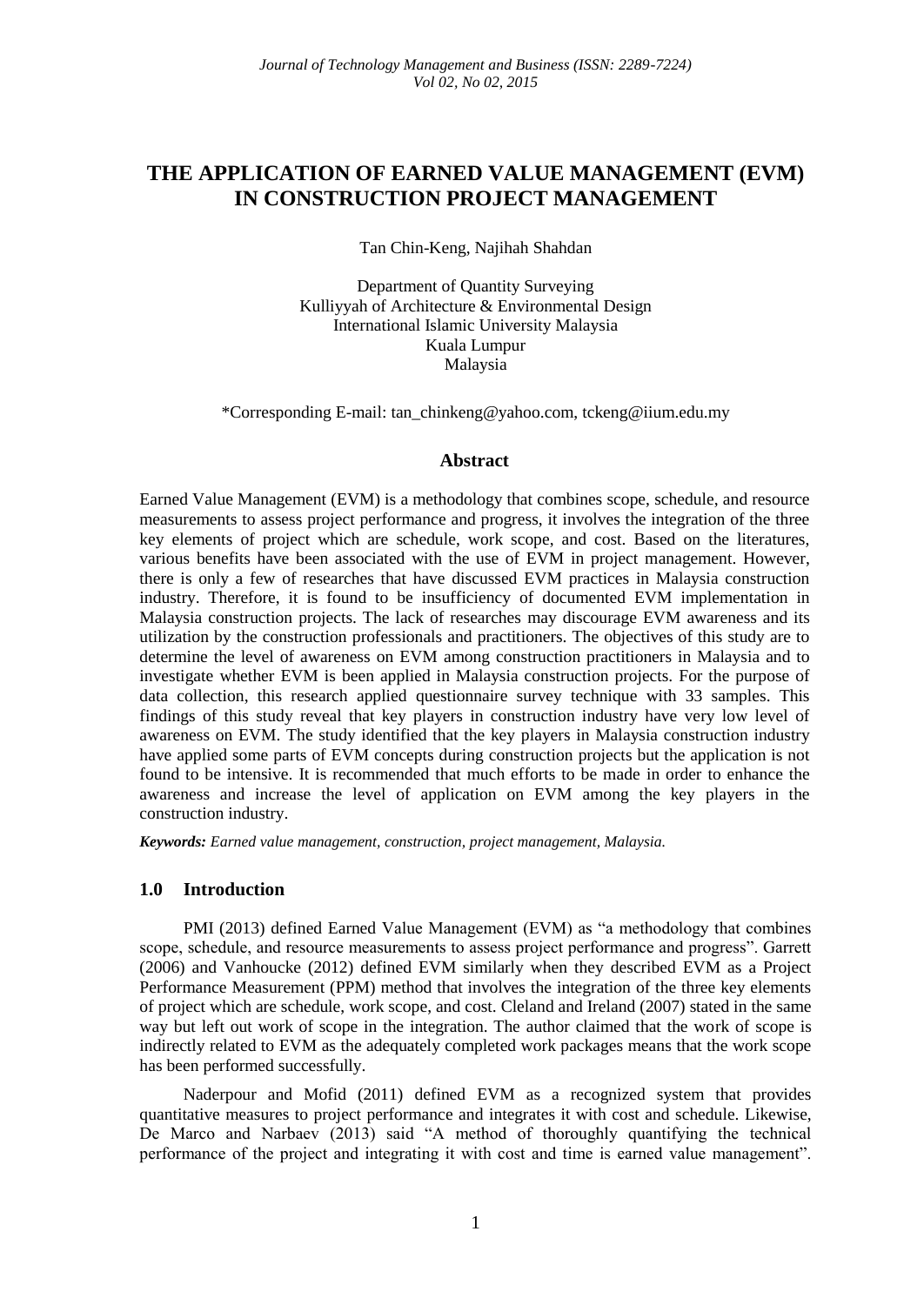The author claimed that EVM is a powerful technique in monitoring the physical project progress as it monitors the progress objectively instead of subjectively.

EVM is one of the PPM tools that compares the total work planned with the total work done and the actual cost incurred in a project (Dissanayake, 2010). Cleland and Ireland (2007) stated that it is also known as earned value analysis even though the analysis emphasized is only constitutes one part of the whole EVM process. EVM is recognized as a powerful tool by Chen (2008) as it boosts the confidence of the project team in executing the project. Cost and schedule variance analysis (described in sub-heading 2.6.2) in EVM enable the project manager to get a more precise status on the project performance (Kim, Wells Jr., & Duffey, 2003).

According to Vanhoucke (2012), there are three key parameters of EVM required in order to measure project performance namely planned value (PV), actual cost (AC) and earned value (EV). Chen (2008) stated that the key parameters of EVM need to be in the same unit. It can be measured in either dollar (\$) or work hour (time) (Pratt, 2006 & Chen, 2008).

It can be concluded that many researchers has defined EVM in the same way through different terms and expression that meant the same. This is because the significant dimensions of EVM are cost, schedule, and work scope that have been brought together to assist the project team in managing the performance of project successfully.

## **2.0 Objectives**

The objectives of this study are to determine the level of awareness on EVM among construction practitioners in Malaysia and investigate whether EVM is been applied in Malaysia construction projects.

### **3.0 Literature Review**

A project is considered to be successful when it meets the goals set and the objectives identified during project initiation (Frimpong, Oluwoye, & Crawford, 2003). It means that the completed project has achieved its technical performance, according to the planned schedule and within the initial agreed cost (Frimpong, Oluwoye, & Crawford, 2003; Memon, Abdul Rahman, & Abdul Azis, 2012; Meng & Gallagher, 2012). Time and cost have been considered as the basis of project management (Memon, Abdul Rahman, & Abdul Azis, 2012) and its importance is widely acknowledged by construction practitioners (Olawale & Sun, 2010) despite the opposite finding found by Ali and Rahmat (2010). The authors found that functionality is regarded as the most important project performance instead of time and cost. Different clients have different needs and requirements for their projects. Hence, project objective is prioritized differently in according to the needs and requirements.

However, as construction projects are always unique and heterogeneous, it will always encounter many unforeseen events that will affect the construction process negatively. Frimpong, Oluwoye, and Crawford (2003) as well as Le-Hoai, Lee, and Lee (2008) both indicated that construction process is a phase that has always encountered with major problems especially time and cost overruns. Delayed projects will either been prolonged or speeded up and as a result, the cost will be escalated (Sambasivan & Soon, 2007). This effect will then cause dissatisfaction among all construction parties involved in the project as it may affect the end product of the construction project.

The problem of time and cost overruns in construction projects have been regarded as a global phenomenon (Sambasivan & Soon, 2007; Le-Hoai, Lee, and Lee, 2008) either in developed or developing countries (Abdul Azis, Memon, Abdul Rahman, & Abd. Karim, 2013). Chou, Chen, Hou, and Lin (2010) found that infrastructure projects have commonly been experiencing scheduling and budgeting problems in the construction process. This finding maybe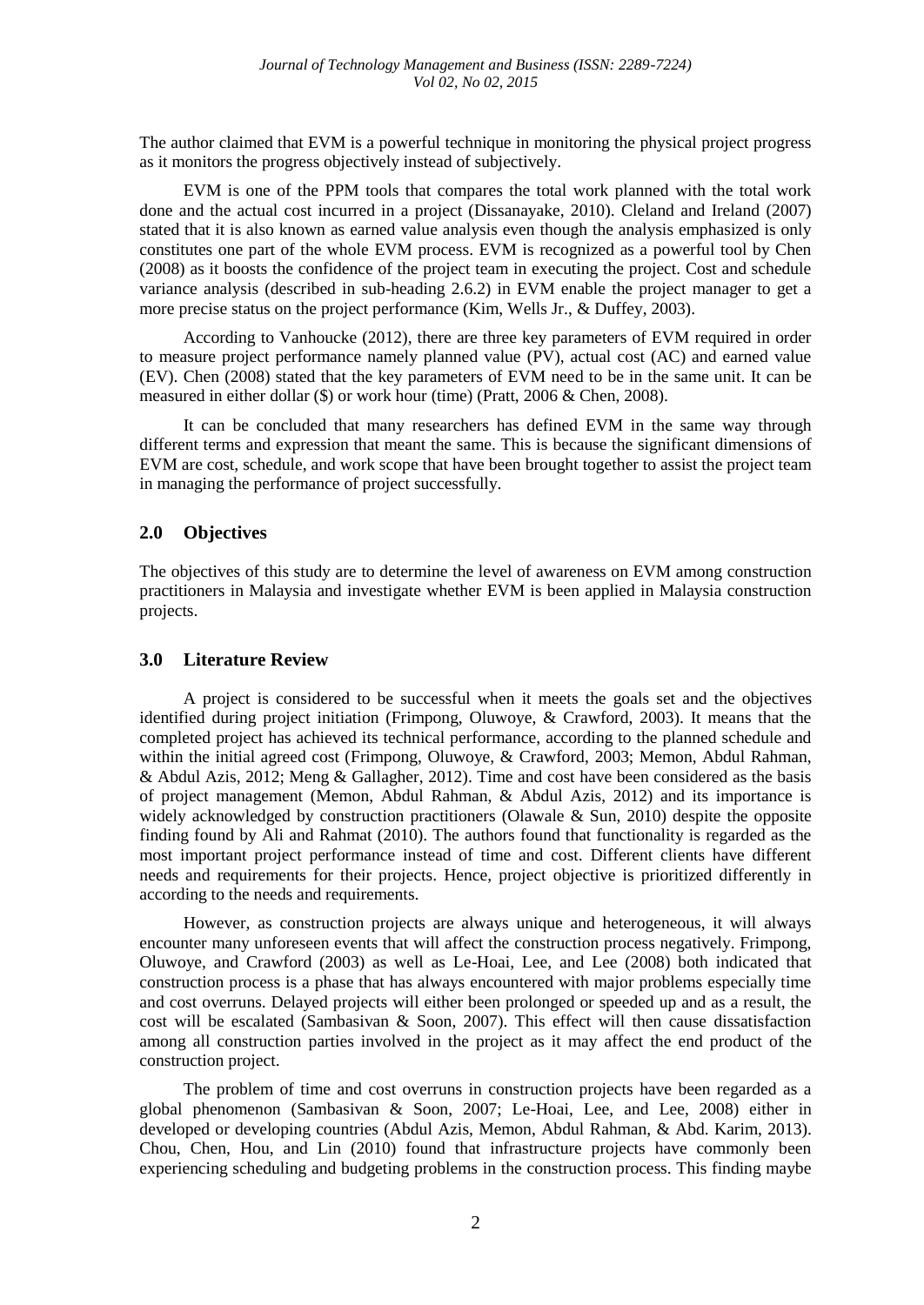due to the fact that infrastructure projects are much more complex and completed. Hence, it requires additional monitoring and controlling throughout the construction process.

In Malaysia, construction industry has claimed to encounter chronic problems such as poor performance of time and cost (Memon, Abdul Rahman, & Abdul Azis, 2012). The authors found that 92% out of 140 respondents agreed that time overrun is a major issue while 89% of them agreed that cost overrun is a major issue in construction project. Even if there were numerous number of projects that have been completed by the construction industry, the projects were said to be of no cost, time and quality effective (Ibrahim, Roy, Ahmed and Imtiaz, 2010). The author reported that there were major development projects that encountered time and cost overruns including structural defects in school buildings and community college buildings as of the end of 2004. Besides that, in 2005, around 17.3% out of 417 government contract projects in Malaysia were mentioned to be either delayed for more than 3 months or abandoned (Sambasivan & Soon, 2007).

In a case study made by Naderpour and Mofid (2011), a comparison between application of traditional method and EVM method have been made on an educational centre in Booshehr, Iran. The initial project control team had planned and analysed the project based on the traditional method and met with scheduling problem. After 12 months out of 15 months; the completion period, the project was found to be progressing 45% slower than scheduled. It was estimated to be delayed for 20 months later and hence, will escalate the cost up to 30%. Therefore, the project control team was changed and EVM method was applied. The author found that after applying EVM method, the project manager was able to monitor and control the project from the exact information of the project details gained from EVM method. As a result, the project was able to be completed in a short period of time.

However, despite all of the knowledge on EVM that can be learnt from the literature, there is only a few of researches that have discussed EVM practices in Malaysia construction industry. Therefore, it is found to be insufficiency of documented EVM implementation in Malaysia construction projects. The lack of researches may discourage EVM awareness and its utilization by the construction professionals and practitioners.

For that reason, a study is made on EVM to fill in the gap of the lack of literature of EVM as a PPM technique in Malaysia construction projects. It is believed that the application of EVM in construction projects will result in effective project monitoring and control to such extend that it allows the project to be within allocated budget (Hunter, Fitzgerald and Barlow, 2014).

# **3.1 Benefits of EVM**

Theoretically, EVM is known to be beneficial to the project team as it provides early warning of whether the project is behind schedule or the budget is overrun (Cleland and Ireland, 2007; Humphreys and Associates, 2012). Generally, it has been agreed by most researchers that EVM is reliable in identifying the construction project status in terms of cost, time and work scope (Fleming and Koppleman, 2002; PMI, 2013). Therefore, EVM helps the project team to accomplish the project objectives successfully.

Other than that, Humphreys and Associates (2012) have stated that EVM is a concept that assists the project management. EVM is claimed to be able to improve planning process, fosters a clear definition of work scope, integrates technical, schedule, cost performance, identify problem areas for immediate and proactive management action, provides consistent and clear communication of progress at all management levels, and improves project visibility and accountability.

EVM as compared to the traditional project management analysis enhances the cost performance analysis of the project (Raby, 2000). It uses uniform unit to measure the project performance and allows the comparison among different work scopes consistently. Anbari (2003)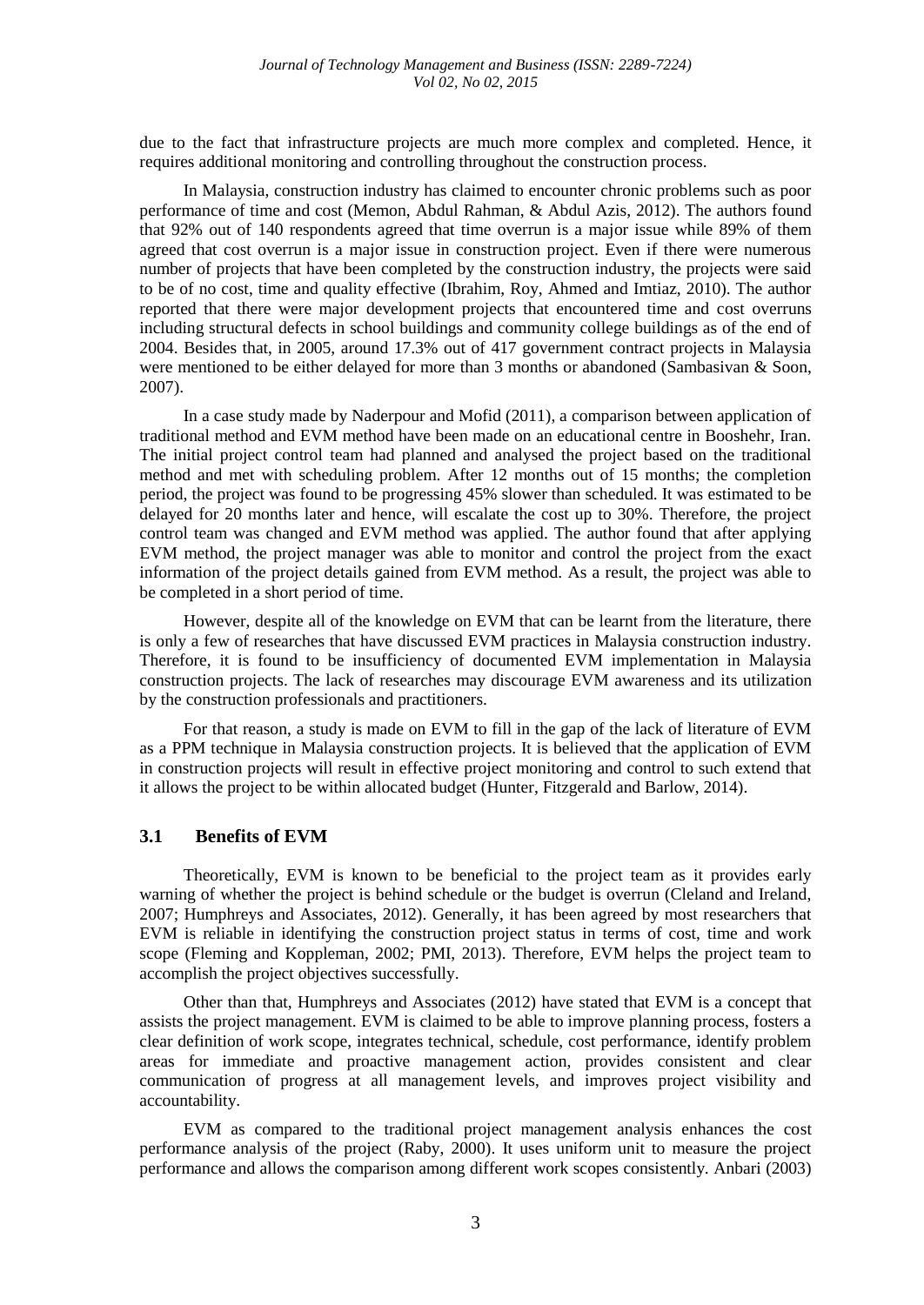specified that EVM can be applied to make progress payment to the contractor through the EV of contracted or outsourced work.

EVM also provides precise and concurrent analysis on both time and cost performance of a construction project (Alvarado, Silverman, & Wilson, 2005). The utilization of EVM in project management was proven to be a reliable forecasting tool on the project duration after it was being applied on real-life projects (Kim, Well Jr., & Duffey, 2003; Vandevoorde and Vanhoucke, 2006). A research made by Marshall, Ruiz and Bredillet (2008) also confirmed the ability of EVM in forecasting project progress.

A case study on the application of EVM made by Naderpour and Mofid (2011) to an educational centre project was also resulted to be very successful. EVM is found to be beneficial in many ways where the project manager was able be aware of the construction project status earlier. The authors stated that the EVM provided clearer view of the construction project progress, together with a precise forecasting. Hence, it allows the project managers to plan for risk mitigation and made better decision to overcome the critical conditions of the construction project.

Lorenz, Bosch and Kiittler (2012) found that EVM is proven to be a very versatile and flexible tool for private industry like engineering and design diagnostic and in-house manufacturing. De Marco and Narbaev (2013) have proven that EVM is able to forecast a construction project as early as when the project is 20% completed. It means that the EVM is able to forecast construction project performance and to integrate the cost, schedule and work scope of a construction project in one PPM method as claimed by other researchers theoretically.

From consultant's point of view, EVM is an effective cost and schedule control as it allowed the project to be within the contract sum (Hunter, Fitzgerald, & Barlow, 2014). From stakeholder's point of view, the authors identified that EVM has the ability to provide clear understanding on the issues arisen during the project. This ability helps the stakeholders to make effective decisions.

Besides that, the application of EVM in data warehouse project; an IT project has proven to give more benefits than drawbacks. Gowan, Mathieu, and Hey (2006) found that EVM really does help the project to measure its performance throughout the project life-cycle. The data collected and recorded for the EVM can be compared with other projects and the historical data can be used to improve future similar projects.

From the researches, it can be summarized that EVM provides a lot of benefits to the project management. It has been identified that EVM is able to:

- improves planning process
- fosters a clear definition of work scope
- provides early warning of potential problems
- provides clear view of project progress
- provides precise and concurrent analysis on both time and cost performance of a project
- to forecast the project progress in term of budget and schedule
- accomplish the project objectives
- the data collected and recorded for the EVM can be compared with other projects
- the historical data of EVM can be used as comparison with future projects
- allows the project managers to plan for risk mitigation
- makes better decision to overcome the critical conditions of the project
- provide clear understanding and communication among various parties on the project progress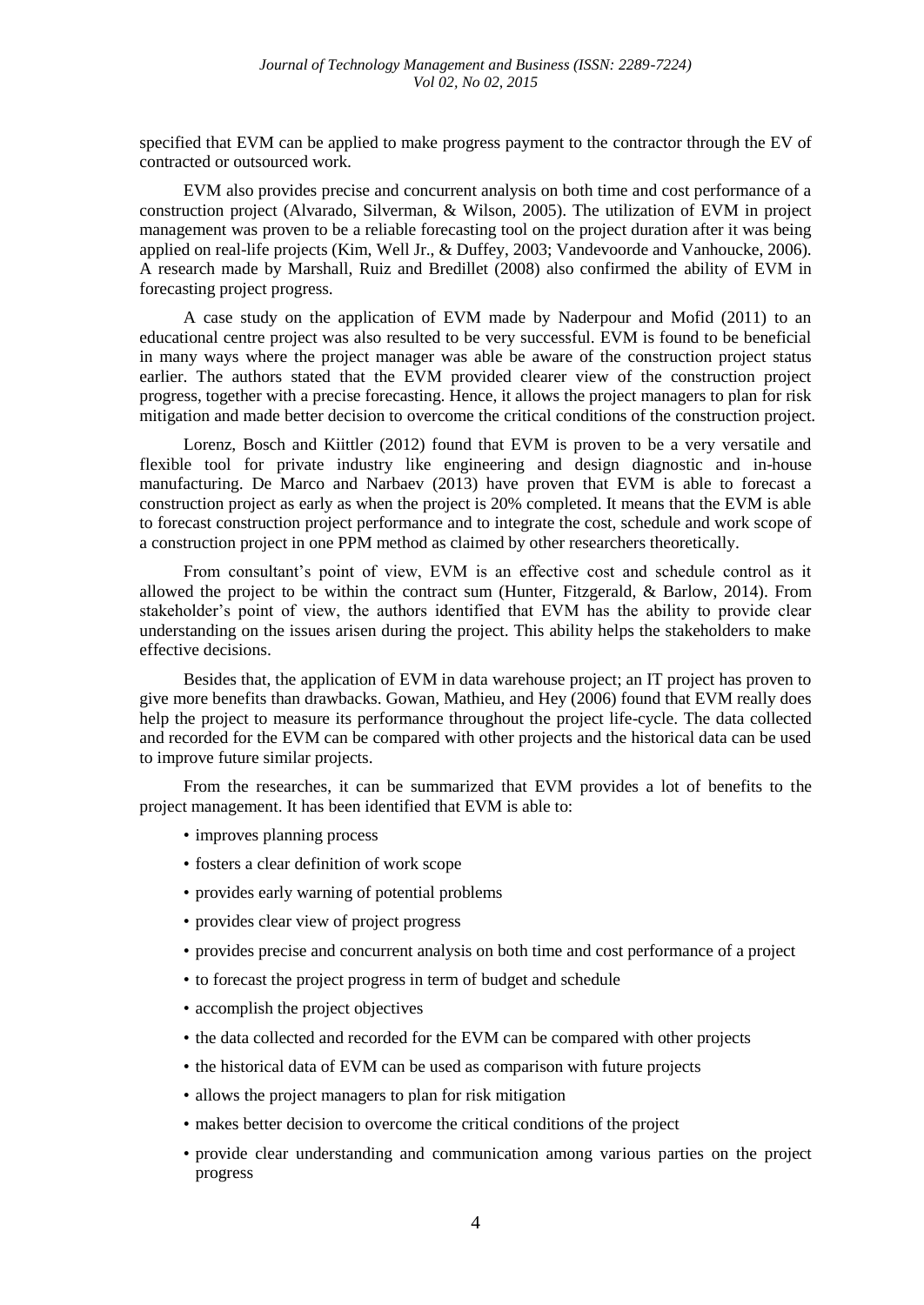### **3.2 Status of EVM Application in Projects**

EVM has been used across the U.S. federal government and the commercial sector for project management (Garrett, 2006). There are even countries like U.S, UK, and Australia that have outlined guidelines for the application EVM. Its application is not only limited to construction sector but also in IT (Pratt, 2006), manufacturing and industrial sector.

Kim, Wells Jr., & Duffey (2003) said that EVM is highly accepted by the project managers in US. 82% of the project managers surveyed are either accepted or strongly accepted the EVM concept. The authors also have found that EVM has been increasingly well-known in both public and private sectors and the project managers even claimed that EVM can be applied successfully in those sectors.

In U.S., EVM has been applied widely by both public and private sectors in various kind of project management; either in manufacturing, infrastructure, technology or construction industry (Alvarado, Silverman & Wilson, 2005). The author found that the EVM needs to be applied before the construction project starts. As U.S. government is very familiar with EV concept, EVM techniques applied in the case study was innovative.

Vertenten, Pretorius, and Pretorius (2009) discovered that even though the EVM has been recognized by the South African construction industry, it does not been fully utilized by the industry itself. They found that some part of the concept of EV is being used in construction projects but not the EVM as a whole. EVM application in Hong Kong is rather new (Dissanayake, 2010). De Marco and Narbaev (2013) also found that the application EVM in European construction industry was still in an infancy stage. However, after a case study on the application of EVM was made on a facility construction project there, the authors found that EVM can be applied in many industries including the facility construction project of any size and complexity.

Bhosekar and Vyas (2012) found that EVA that is mostly been associated with construction project cost monitoring and evaluation, can also be applied for construction project cost control. The authors have identified several software like Microsoft Project, Primavera, and developed software were been produced to ensure the application of EVM in project management will simpler. It can be assumed that the production of such software helps the project team in the application of EVM in terms of organization and recording of construction project data. Kim, Wells Jr., and Duffey, (2003) discovered that the use of both computer systems and software was widespread and it is the key element for a successful EVM application.

EVM is discovered to be having significant value and unique features that benefited the construction project key players (Bhosekar and Vyas, 2012). The author conducted a case study to test the EVM ability as cost controlling by using several project management software; Microsoft Project 7, Primavera 6, and developed software. They found that the application of EVM as construction project cost controlling tool can provide almost 100% accuracy.

Having been established since over a century ago, there are many researchers introducing new metrics for improvement of the existing EVM concept. Pajares and López-Paredes (2011) have introduced new metrics to integrate EVM and project risk management methodologies. Zhong and Wang (2011) have modified the existing metrics in EVM to improve its application in coal project management. The modification was proven to be more accurate that traditional EV by comparing the result of applying both methods in the China coal mining construction.

It can be concluded that EVM concept has already been widely accepted by many countries even if it was not been fully utilized in projects. Furthermore, as EVM concept has been established over a century ago, there are a lot of researchers that have been proposing for new metrics or approach for the improvement of EVM in projects. However, for countries that are still unfamiliar with EVM concept, it is better to get familiar with the basic of EVM first before going deeper to the new metrics and approaches. This is because the EVM concept itself involves a lot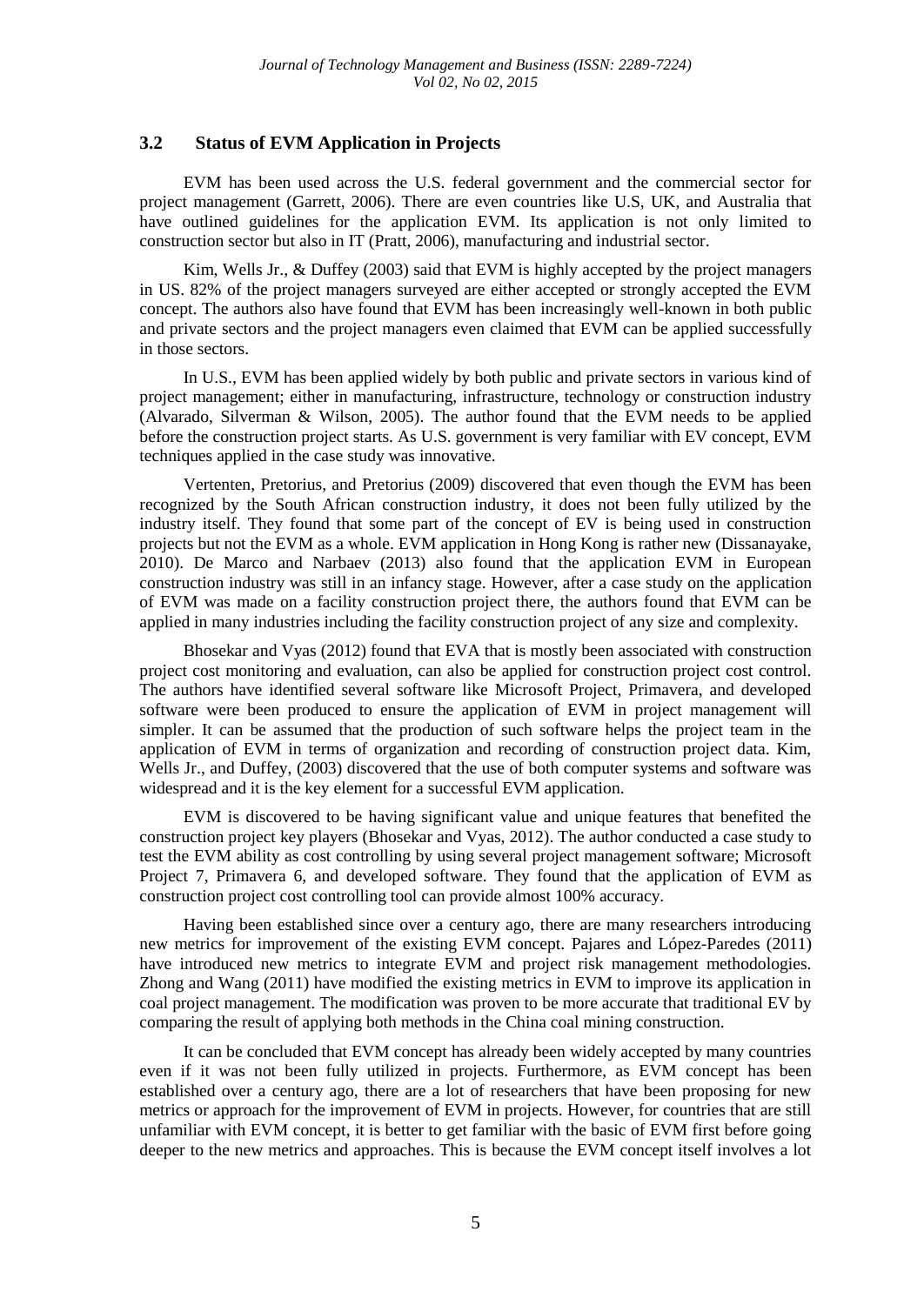of data collection and analysis. It is worrisome that the new approaches might distance the key players with the concept when the concept could provide a lot of benefits to project management.

# **4.0 Methodology**

Questionnaire survey is the most widely used technique to conduct surveys (Naoum, 2007). It is a way of gathering information through a series of standardized questions. It can be conducted by mail, telephone, personal interview or internet. For the purpose data collection, this research applied questionnaire survey technique. The survey is distributed by hand and through email. It is divided into three sections; Section A, Section B and Section C.

Section A which consists of Part 1 and Part 2 inquires the respondents on their background and organization's information. Section B and C inquires the respondents on the subject matter of the research. The questions were constructed from the information obtained from literature review. Section B contains questions to test the level of awareness of the respondents on EVM, Section C has a list of questions to investigate the application of EVM in construction industry.

From the fact that there is very limited literatures discussing the application of EVM in the context of Malaysian construction industry, EVM seems to be rather new to Malaysia construction projects. Therefore, in order to expand the size of the sample, the targeted respondents are selected from the key players in construction industry as a whole which are the clients, contractors and consultants. The list of the clients, contractors and consultants organization available in Klang Valley were obtained from respective websites. Klang Valley is chosen as the place for this research as most established construction organizations are located here.

The questionnaire surveys for this research are distributed by hand and through email. The surveys are distributed through email to have wider range of target respondents. It is easier to the researcher as it is not costly and time consuming. However, there is risk that the emailed survey would not attract the attention of the respondents. Therefore, more surveys are distributed by hand as compared to the distribution through email. Besides distributing the surveys directly to the selected organization, there are also survey forms that are distributed in a seminar organized by Construction Industry Development Board (CIDB). This research applies the convenience sampling approach and there are a total of 100 questionnaire surveys are been distributed.

### **5.0 Results and Discussions**

33 respondents responded to the survey yielding a response rate of 33% for the survey. From the 33 respondents, 5 respondents (15.15%) are from client organizations, 12 respondents (36.36%) are from contractor organizations and 16 respondents (48.49%) are from consultancy firms.

# **5.1 Level of Awareness on EVM**

Section B contains questions to test the level of awareness of the respondents on EVM. Table 1 below illustrates the scoring of the respondents for answering those questions correctly.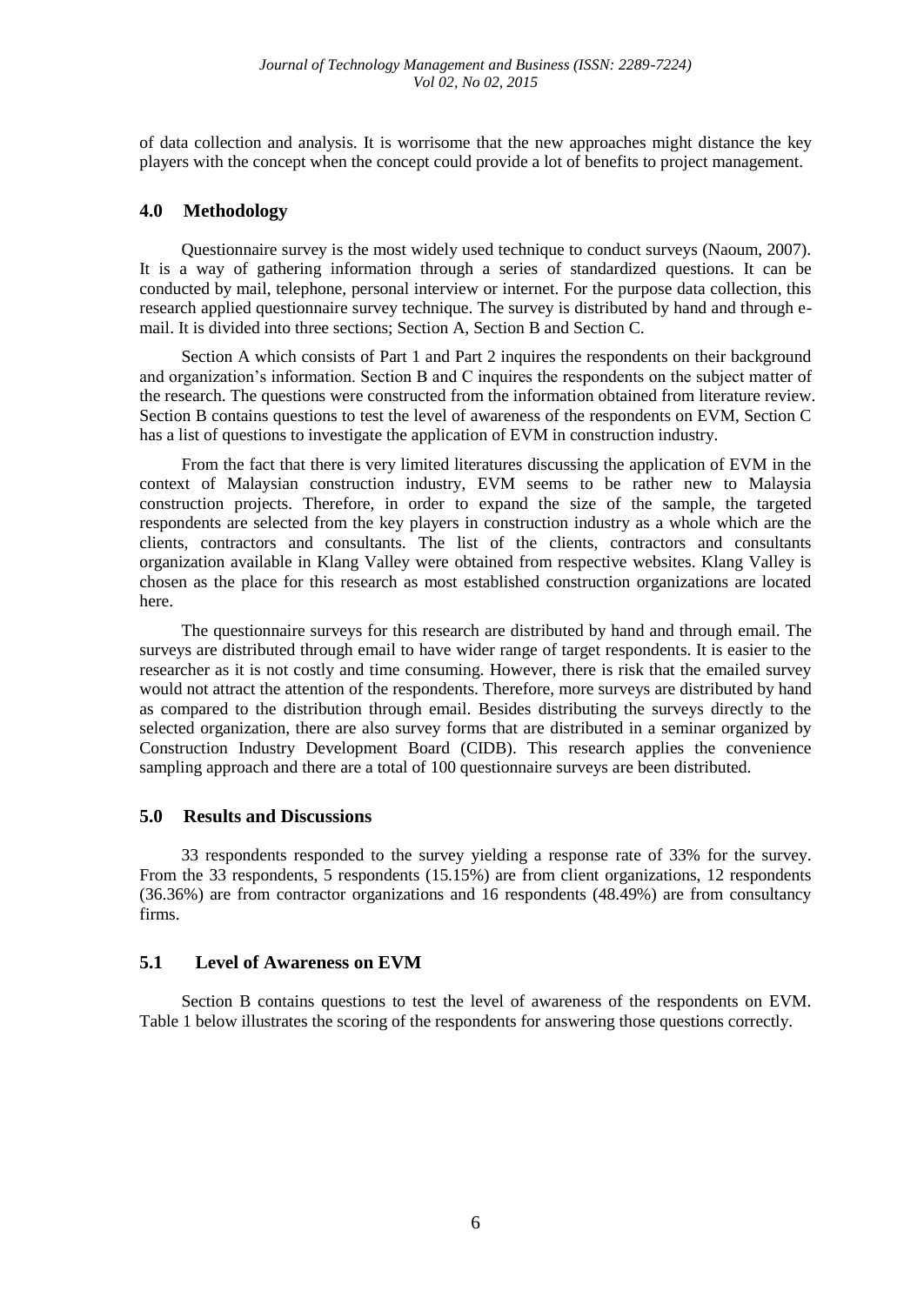| Score | No. of<br>Respondent | Percentage<br>(% ) | Cumulative<br>Percentage<br>(% ) |  |  |
|-------|----------------------|--------------------|----------------------------------|--|--|
| 0     | 8                    | 24.25              | 24.25                            |  |  |
|       |                      | 3.03               | 27.28                            |  |  |
| 2     | 11                   | 33.33              | 60.61                            |  |  |
| 3     | 6                    | 18.18              | 78.79                            |  |  |
| 4     |                      | 3.03               | 81.82                            |  |  |
| 5     | 4                    | 12.12              | 93.94                            |  |  |
| 6     |                      | 3.03               | 96.97                            |  |  |
|       | 0                    | 0.00               | 96.97                            |  |  |
| 8     |                      | 0.00               | 96.97                            |  |  |
| 9     |                      | 3.03               | 100.00                           |  |  |
| 10    |                      | 0.00               | 100.00                           |  |  |
| Total | 33                   | 100.00             |                                  |  |  |

**Table 1**: Scoring of the Respondents

From Table 1, there are 11 out of 33 respondents (33.33%) answered 2 out of 10 questions correctly. Besides that, there are 8 out of 33 respondents (24.24%) score 0, 6 out of 33 of the respondents (18.18%) score 3 and 4 out of 33 respondents (12.12%) score 5 in this section. Other respondents score 1 (3.03%; 1 out of 33 respondents), score 4 (3.03%; 1 out of 33 respondents), score 6 (3.03%; 1 out of 33 respondents) and score 9 (3.03%; 1 out of 33 respondents). Cumulatively, there are 27 out of 33 respondents (81.82%) score 4 and below while 6 out of 33 respondents (18.18%) score 5 and above.

The awareness of the respondents was analyzed based on how many questions the respondents answered correctly. The details of the analysis are as shown in Table 2 below.

| No. of Correct Answer/s Level of Awareness |           |  |  |
|--------------------------------------------|-----------|--|--|
| $0 - 2$                                    | Very Low  |  |  |
| $3 - 4$                                    | Low       |  |  |
| $5 - 6$                                    | Moderate  |  |  |
| $7 - 8$                                    | High      |  |  |
| $9 - 10$                                   | Very High |  |  |

**Table 2**: Rating of Awareness

Table 3 below shows the level of awareness of the respondents on EVM. It can be seen that 60.6% (20 no. of respondents) out of the 33 respondents have very low level of awareness, 21.2% (7 no. of respondents) have low level of awareness, 15.2% (5 no. of respondents) have moderate level of awareness and only 3.0% (1 no. of respondent) out of 33 respondents has very high level of awareness on EVM.

**Table 3**: Level of Awareness of the Respondents on EVM

| Level of Awareness | No. of Respondent | Percentage $(\%)$ | Cumulative<br>Percentage $(\%)$ |
|--------------------|-------------------|-------------------|---------------------------------|
| Very Low           | 20                | 60.61             | 60.61                           |
| Low                | 7                 | 21.21             | 81.82                           |
| Moderate           | 5                 | 15.15             | 96.97                           |
| High               | $\theta$          | 0.00              | 0.00                            |
| Very High          |                   | 3.03              | 100.00                          |
| Total              | 33                | 100.00            |                                 |

This results and findings show that most of the key players in construction industry have very low level of awareness on EVM. Cumulatively, 81.8% of the respondents have low and very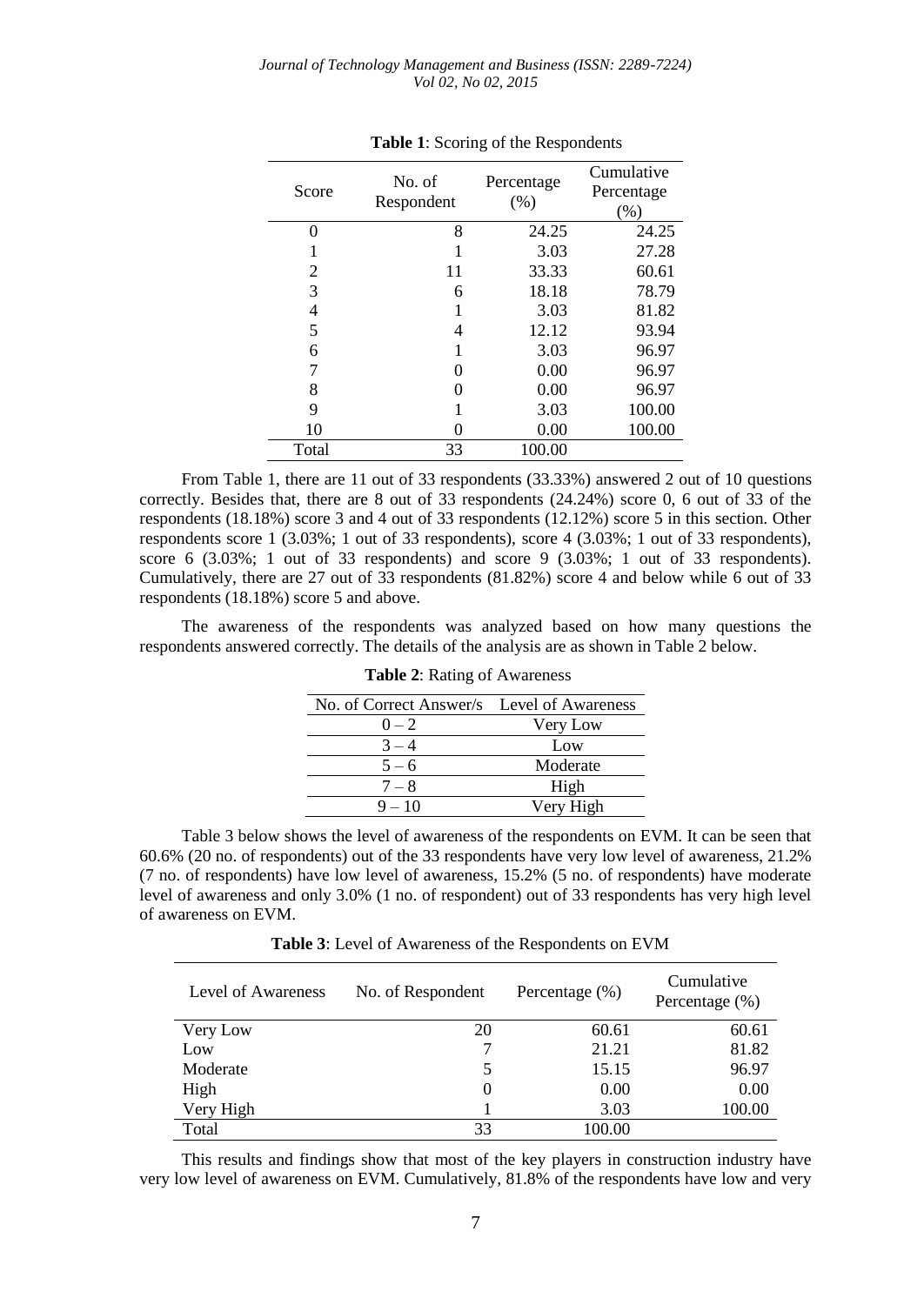low level of awareness on EVM. This finding opposes to the literature review where EVM is well-known as project measurement method (Acebes et al., 2013) in other countries especially United States and is acknowledged by the South African project team (Vertenten, Pretorius, & Pretorius, 2009).

The low level of awareness of the key players on EVM may be due to the least application of the method in Malaysia construction industry. They might have used some parts of EVM concept indirectly by using other terms. Therefore, the key players do not aware of the terms used in EVM as stated by Fleming and Koppelman (2002).

## **5.2 The Status of Application of EVM in Construction Projects**

The third section; Section C of this questionnaire survey form was designed to achieve the second research objective which is to investigate whether EVM is applied in Malaysia construction projects. The questions comprise of the application of EVM in construction project management.

| No. | Application of EVM                                                            | Yes  |       | N <sub>o</sub> |       | Not Sure |       |
|-----|-------------------------------------------------------------------------------|------|-------|----------------|-------|----------|-------|
|     |                                                                               | Qty. | $\%$  | Qty.           | $\%$  | Qty.     | %     |
| 1   | <b>Establishment of PMB</b>                                                   | 21   | 63.64 | 3              | 9.09  | 9        | 27.27 |
| 2   | <b>Establishment of WBS</b>                                                   | 21   | 63.64 | 2              | 6.06  | 10       | 30.30 |
| 3   | Establishment of OBS                                                          | 14   | 42.42 | 7              | 21.22 | 12       | 36.36 |
| 4   | Measurement of Data Collected<br>through EVA                                  | 16   | 48.48 | 3              | 9.10  | 14       | 42.42 |
| 5   | Forecasting of Time Performance<br>through EVA                                | 16   | 48.49 | $\mathfrak{D}$ | 6.06  | 15       | 45.45 |
| 6   | Forecasting of Cost Performance<br>through EVA                                | 12   | 36.36 | 9              | 27.28 | 12       | 36.36 |
| 7   | Analysis of EVA by Using Project<br><b>Management Software</b>                | 13   | 39.40 | 5              | 15.15 | 15       | 45.45 |
| 8   | Forecasting of Project Performance<br>by Using Project Management<br>Software | 15   | 45.45 | 5              | 15.15 | 13       | 39.40 |
| 9   | Monitoring of Project Performance<br>by Using Project Management<br>Software  | 17   | 51.52 | 6              | 18.18 | 10       | 30.30 |
| 10  | Issuance of Payment based on<br>PMB*                                          | 3    | 14.29 | 15             | 71.42 | 3        | 14.29 |

**Table 4**: General Application of EVM (based on all respondents)

\*applicable to consultant and client organizations only (21 no. of respondents)

Table 4 above shows the application of EVM in construction industry based on all respondents. From the table, there are 3 general applications of EVM in construction projects that have been adopted by more than 50.00% respondents. The applications are the establishment of performance measurement baseline (PMB) which obtains 63.64% (21 no. of respondents), the establishment of work breakdown structure (WBS) which obtains 63.64% (21 no. of respondents) and the monitoring of project performance by using Microsoft Project which obtains 51.52% (17 no. of respondents). On the other hand, there are 15 out of 21 respondents (71.42%) that do not issue payment based on the PMB.

Based on Table 4, the general applications of EVM that obtain more than 50.00% from the respondents that are working with client organization are the establishment of PMB during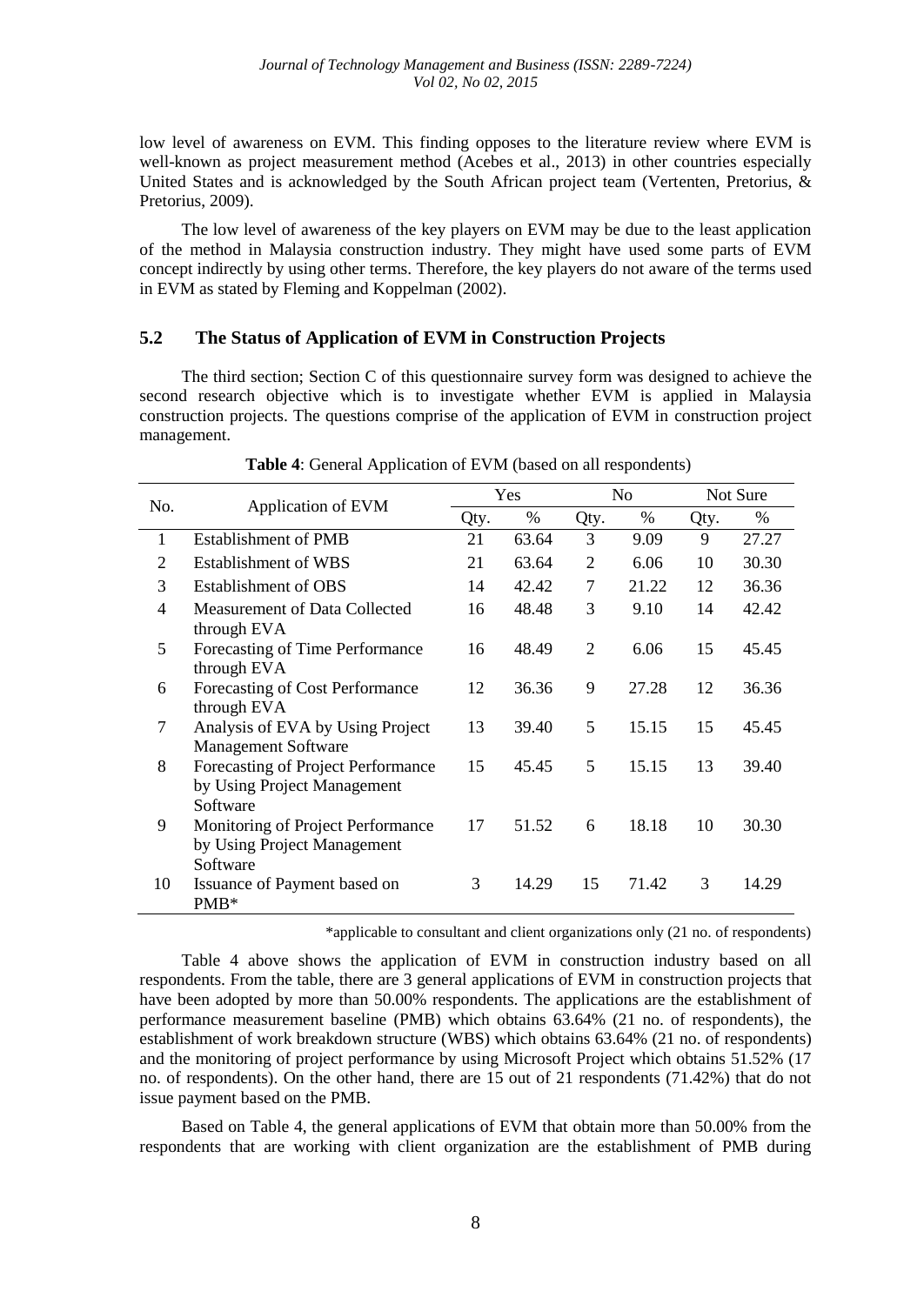planning process (60.00%; 3 out of 5 respondents) and the forecasting of project performance by using project management software (60.00%; 3 out of 5 respondents).

For the respondents from contractor organization, the general applications of EVM that obtain more 50.00% are the establishment of PMB (66.67%; 8 out of 12 respondents) and WBS (66.67%; 8 out of 12 respondents) during planning process, the measurement of the data collected during execution process by using earned value analysis (50.00%; 6 out of 12 respondents),the analysis of earned value by using project management software (50.00%; 6 out of 12 respondents), forecasting of project performance by using project management software (58.33%; 7 out of 12 respondents), and the monitoring of project performance by using project management software (58.33%; 7 out of 12 respondents).

Then, for consultant organization, the general applications of EVM that obtain more 50.00% are the establishment of PMB (65.50%; 10 out of 16 respondents) and WBS (68.75%; 11 out of 16 respondents), the measurement of data collected through earned value analysis (50.00%; 8 out of 16 respondents), the forecasting of the project time performance through earned value analysis (65.50%; 10 out of 16 respondents), and the monitoring of project performance by using project management software (50.00%; 8 out of 16 respondents).

These results show that the contractor organizations apply more general applications of EVM in the construction projects as compared to the client and consultant organizations. On the other hand, the client organizations apply the least as compare to the other organizations.

Based on the analysis, the results and findings for the first research objective show that most of the key players in construction industry have very low (60.61%; 20 no. of respondents) level of awareness on EVM. Cumulatively, 81.8% of the respondents have low and very low level of awareness on EVM. This is the opposite to the literature review where EVM is well-known as project measurement method (Acebes et al., 2013) in other countries especially United States and is acknowledged by the South African project team (Vertenten, Pretorius, & Pretorius, 2009).

For second research objective, it has been identified that the key players in Malaysia construction industry have applied some parts of EVM concepts during construction projects. This finding is similar to the finding found by Vertenten et al. (2009). They found that only some part of the concept of EV is being used in construction projects but not the EVM as a whole. The application of EVM in Malaysia construction industry was found to be at infancy stage.

### **6.0 Conclusions**

This study reveals that key players in construction industry have very low level of awareness on EVM. The study identified that the key players in Malaysia construction industry have applied some parts of EVM concepts during construction projects but the application is not found to be intensive. It is recommended that much efforts to be made in order to enhance the awareness and increase the level of application on EVM among the key players in the construction industry.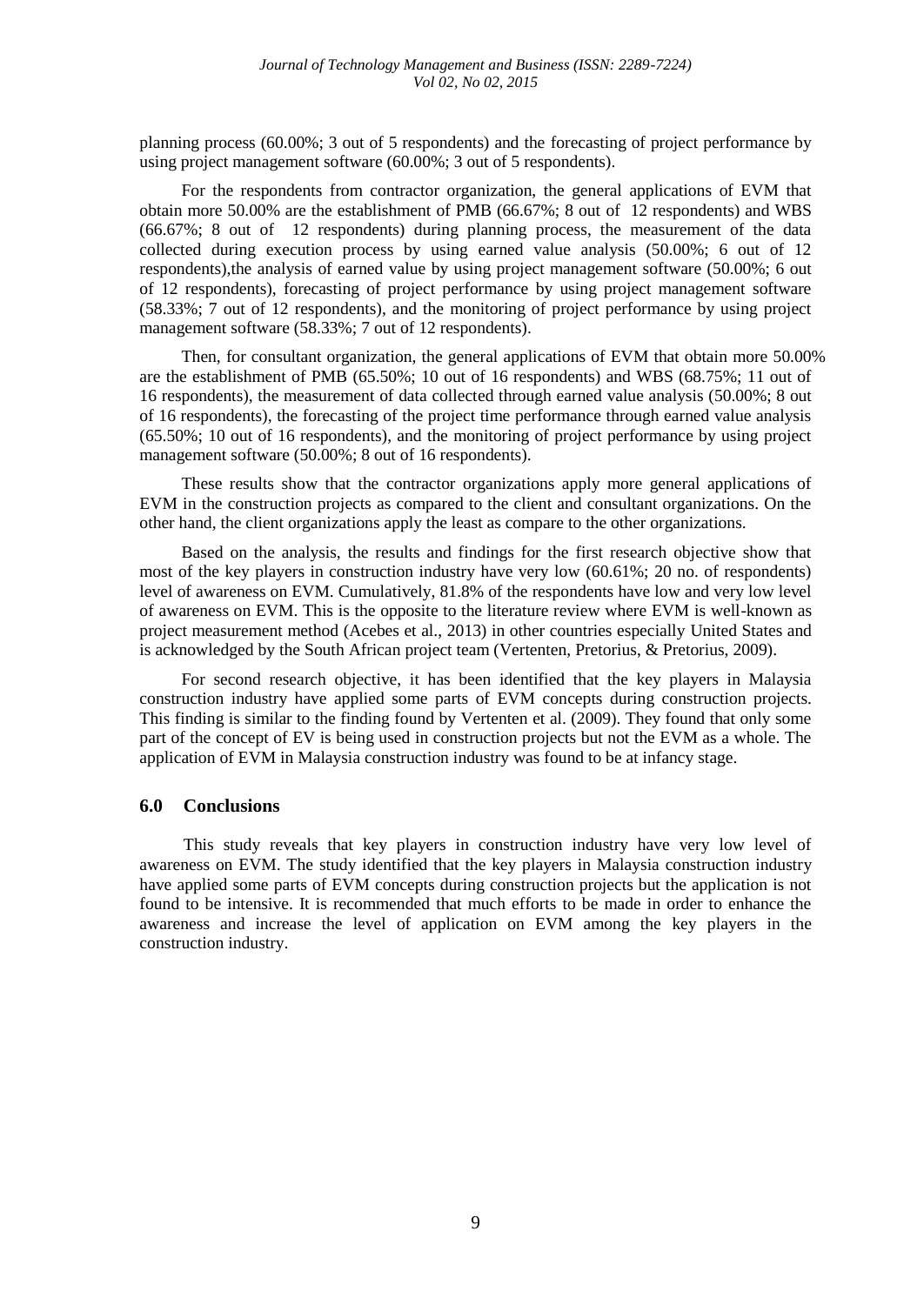### **References**

- Abdul Azis, A., Memon, A., Abdul Rahman, I., & Abd. Karim, A. (2013). Controlling cost overrun factors in construction projects in Malaysia. Research Journal of Applied Sciences, Engineering and Technology, 2621-2629.
- Acebes, F., Pajares, J., Galán, J. M., & López-Paredes, A. (2013). Beyond earned value management: A graphical framework for integrated cost, schedule and risk monitoring. Procedia-Social and Behavioral Sciences, 74, 231-239.
- Ali, A. S., & Rahmat, I. (2010). The performance measurement of construction projects managed by ISOcertified contractors in Malaysia. Journal of Retail & Leisure Property, 9(1), 25-35.
- Alvarado, C. M., Silverman, R. P., & Wilson, D. S. (2005). Assessing the performance of construction projects: implementing earned value management at the general services administration. Journal of Facilities Management, 3(1), 92-105.
- Anbari, F. T. (2003). Earned value project management method and extensions. Project Management Journal, 34(4), 12-23.
- Bhosekar, S. K., & Vyas, G. (2012). Cost controlling using earned value analysis in construction industries. Internatioinal Journal of Enginering and Innovative Technology, 1(4), 324-332.
- Chen, M.T. (2008). The ABCs of earned value application. Conference Proceedings of AACE International Transactions.
- Chou, J. S., Chen, H. M., Hou, C. C., & Lin, C. W. (2010). Visualized EVM system for assessing project performance. Automation in Construction, 19(5), 596-607.
- Cleland, D.I. and Ireland, L.R. (2007), Project Management: Strategic Design and Implementation, McGraw-Hill, New York, NY.
- De Marco, A., & Narbaev, T. (2013). Earned value-based performance monitoring of facility construction projects. Journal of Facilities Management, 11(1), 69-80.
- Dissanayake, P. (2010). Earned value management system as a project management tool for major multidisciplinary project. International Conference on Sustainable Built Environment, pp. 14-21. Kandy.
- Fleming, Q., & Koppelman, J. (2002, March April). Earned value management mitigating the risks associated with construction projects. Program Manager, pp. 90-95.
- Frimpong, Y., Oluwoye, J., & Crawford, L. (2003). Causes of delay and cost overruns in construction of groundwater projects in a developing countries; Ghana as a case study. International Journal of Project Management, 321-326.
- Garrett, G. A. (2006). Earned value management. Contract Management, 49-51.
- Gowan, J. A., Mathieu, R. G., & Hey, M. B. (2006). Earned value management in a data warehouse project. Information Management & Computer Security, 14(1), 37-50.
- Humphreys & Associates (2012). Basic Concepts of Earned Value Management(EVM). Retrieved March 3, 2014 from https://www.humphreysassoc.com/evms/basic-concepts-earned-value-managementevm-ta-a-74.html.
- Hunter, H., Fitzgerald, R., & Barlow, D. (2014). Improved cost monitoring and control through the Earned Value Management System. Acta Astronautica, 93, 497-500.
- Ibrahim, A. R. B., Roy, M. H., Ahmed, Z., & Imtiaz, G. (2010). An investigation of the status of the Malaysian construction industry. Benchmarking: An International Journal, 17(2), 294-308.
- Kim, E., Wells Jr, W. G., & Duffey, M. R. (2003). A model for effective implementation of earned value management methodology. International Journal of Project Management, 21(5), 375-382.
- Le-Hoai, L., Lee, Y. D., & Lee, J. Y. (2008). Delay and cost overruns in Vietnam large construction projects: a comparison with other selected countries. KSCE Journal of Civil Engineering, 12(6), 367-377.
- Lorenz, A., Bosch, H., & Kuttler, K. (2012). Implementation of earned value management tools in the Wendelstein 7-X Project. Plasma Science, IEEE Transactions on, 40(12), 3560-3565.
- Marshall, R. A., Ruiz, P., & Bredillet, C. N. (2008). Earned value management insights using inferential statistics. International Journal of Managing Projects in Business, 1(2), 288-294.
- Memon, A., Abdul Rahman, I., & Abdul Azis, A. (2012). Time and cost performance in construction projects. International Journal of Advances in Applied Sciences, 45-52.
- Meng, X., & Gallagher, B. (2012). The impact of incentive mechanisms on project performance. International Journal of Project Management, 30, 352-362.
- Naderpour, A., & Mofid, M. (2011). Improving construction management of an educational center by applying earned value technique. Procedia Engineering, 14, 1945-1952.
- Naoum, S G (2007). Dissertation Research and Writing for Construction Students. Elsvier, USA.